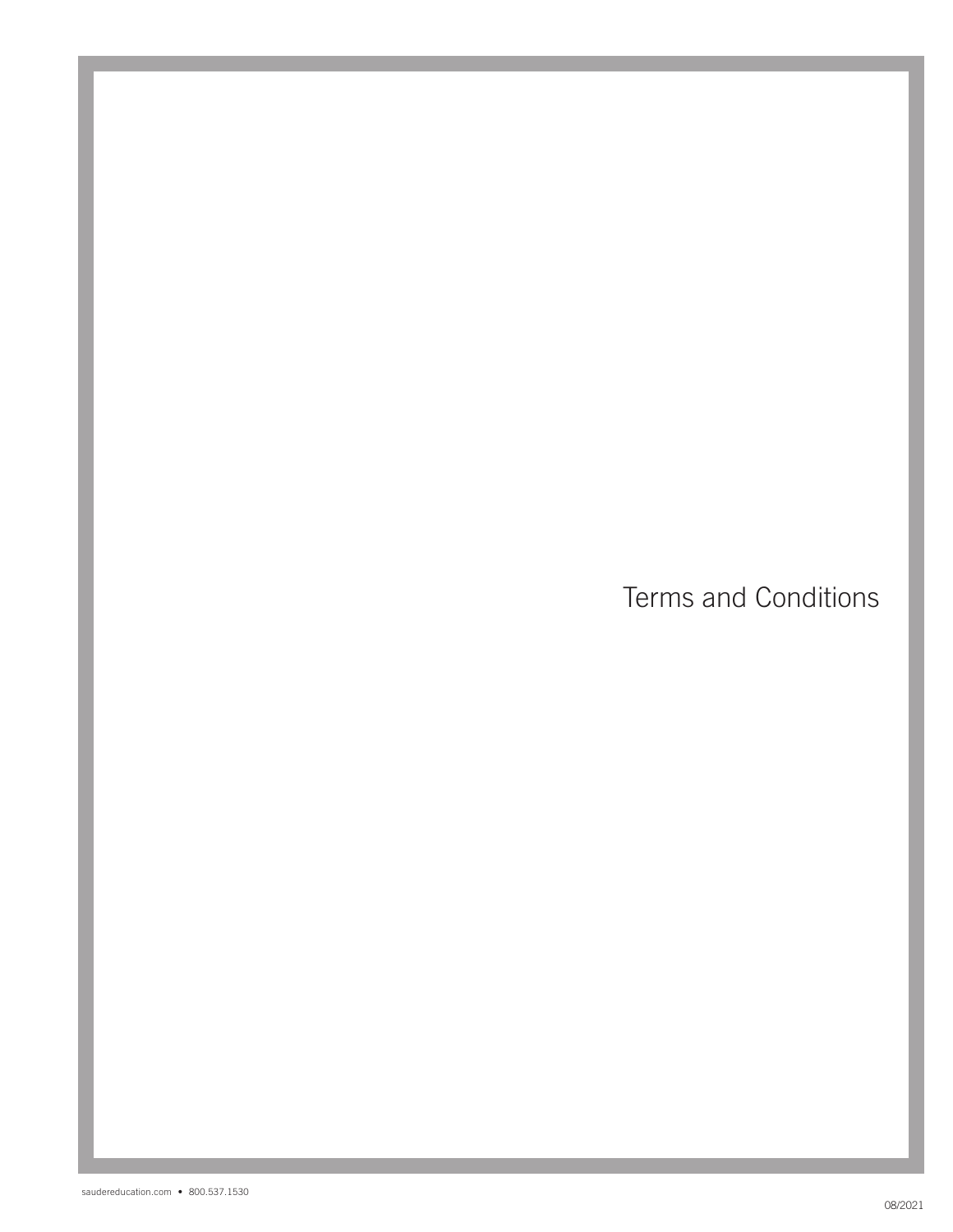# CONTACT INFORMATION

Please contact Sauder Education® with questions or for assistance.

```
Sauder Education
201 Horton Street
Stryker, OH 43557
Phone 800.537.1530 | Fax 419.446.4051
saudereducation.comsales@saudereducation.com
```
Sauder Education is a brand of Sauder® Manufacturing Co.

### **DEFINITIONS**

Company means Sauder® Manufacturing Co., its servants, employees, and agents and includes Sauder® Manufacturing Co; Sauder Worship Seating®; Sauder Education®; Wieland; Butler Human Services®; and any affiliated, predecessor or successor entities.

# GENERAL TERMS

### EXCLUSIVE CONTRACT TERMS

These Terms and Conditions shall be deemed incorporated as a part of every contract to purchase goods from the Company. By entering into a purchase contract with the Company and accepting delivery of the goods, Purchaser agrees that these Terms and Conditions are the sole and exclusive statement of all such terms and conditions, that the contract is limited to these terms and conditions, and that any different or additional terms and conditions proposed by Purchaser are objected to and shall not become a part of the contract unless expressly accepted by Company in writing.

#### AUTHORIZED DEALERS

Possession of these terms and conditions, product information and/or price list does not imply the right to purchase products illustrated and priced therein. Sales are confined to accounts with credit approval only. A minimum of 30 percent down payment is required on all orders until credit is established.

#### APPLICABLE LAW

The Contract shall be governed by the substantive laws of the State of Ohio. The sole and exclusive jurisdiction and venue for the enforcement or any rights or obligations relating to the contract or the goods shall be in the Fulton County, Ohio Court of Common Pleas or the United States District Court for the Northern District of Ohio, and the parties consent to the jurisdiction of these courts as a part of this transaction. The Company shall be entitled to recover its reasonable attorney's fees, costs and expenses in connection with any action taken by Company to enforce the contract (including these Terms and Conditions).

#### GOVERNMENT REGULATIONS

Customer shall comply with all applicable governmental laws, codes, and regulations, including building and fire codes applicable to this purchase and including design, type of material and installation arrangements thereof.

# PRICES & PAYMENT TERMS

# PRICES

Published prices are list, FOB destination, per zone destination. Prices do not account for special delivery situations including the following, which are the responsibility of the Purchaser:

- Dedicated delivery appointments
- Lift gate
- Multiple drops on site per shipment
- Multiple shipments per order (that could be accommodated Initials Date

by one delivery)

- Charges for cartons, packaging, and crating, beyond the normal Company shipping methods
- Storage or insurance claims
- Sales and other taxes
- Local delivery, uncrating, and installation (if applicable)

Prices on Order Acknowledgments are net. Company reserves the right to change prices prior to Order Acknowledgement without notice. Company reserves the right to increase prices by one-half percent per month, or any part thereof, if Purchaser delays delivery of the furniture in excess of 12 weeks beyond the approximate delivery time specified on the original order.

#### PERFORMANCE BONDS

If a bond is required,the cost shall be 1% of the total Contract. If a bond is not specifically listed on the Contract it is not included. If a bond is purchased, the bond will only cover substantial completion of the project plus one year of the warranty period.

#### TAXES

All sales are subject to sales tax unless a valid sales tax exemption certificate or resale certificate for the ship-to state accompanies the order.

#### INVOICING

Product will be invoiced at the time of shipment, or as designated by the Order Acknowledgement. If a partial order is shipped and a back order is created, Purchaser will be invoiced for the portion that shipped.

#### TERMS OF PAYMENT, SECURITY INTEREST AND LIEN RIGHTS

Credit will be established based upon Company's determination of credit worthiness. A deposit or prepayment may be required on certain accounts after credit review. Credit terms are 30 days net from date of invoice and/or as designated by the Order Acknowledgement. Company may cancel or change credit terms at its discretion and may request advance payment at any time. No order will be released for production without a credit approval from the Credit Department. Company may at its option, and without notice, raise or allow charges in excess of any credit limit granted. Purchaser understands and agrees that (the Purchaser) is responsible for all charges on the account. All payments due to Company shall be paid without any set-off or claim.

Purchaser agrees to pay a service charge of 1.5 percent per month or as allowed by law on all past due accounts. A past due account is an account that remains unpaid for more than 30 days. Until such time that an account and/or an order is paid in full to the Company, Company shall retain a security interest in and lien on all materials, merchandise, furnishings, and/or goods manufactured, provided, delivered or otherwise on said account and/or order. Company reserves and may exercise any and all rights and remedies with respect to said materials, merchandise, furnishings, and/or goods against the Customer and/or any individual or entity in possession of or claiming an interest in said materials, merchandise, furnishings and/or goods, including but not limited to demanding assembly of the goods at the direction of Company, re-taking possession and selling and applying proceeds of any sale toward the account, and/or filing suit. All charges are payable according to these terms and conditions unless otherwise prearranged and agreed to in writing by Company.

#### TITLE & RISK

Title to all goods shall pass from Company to Purchaser upon Company's receipt of payment in full under this Contract or any change thereof.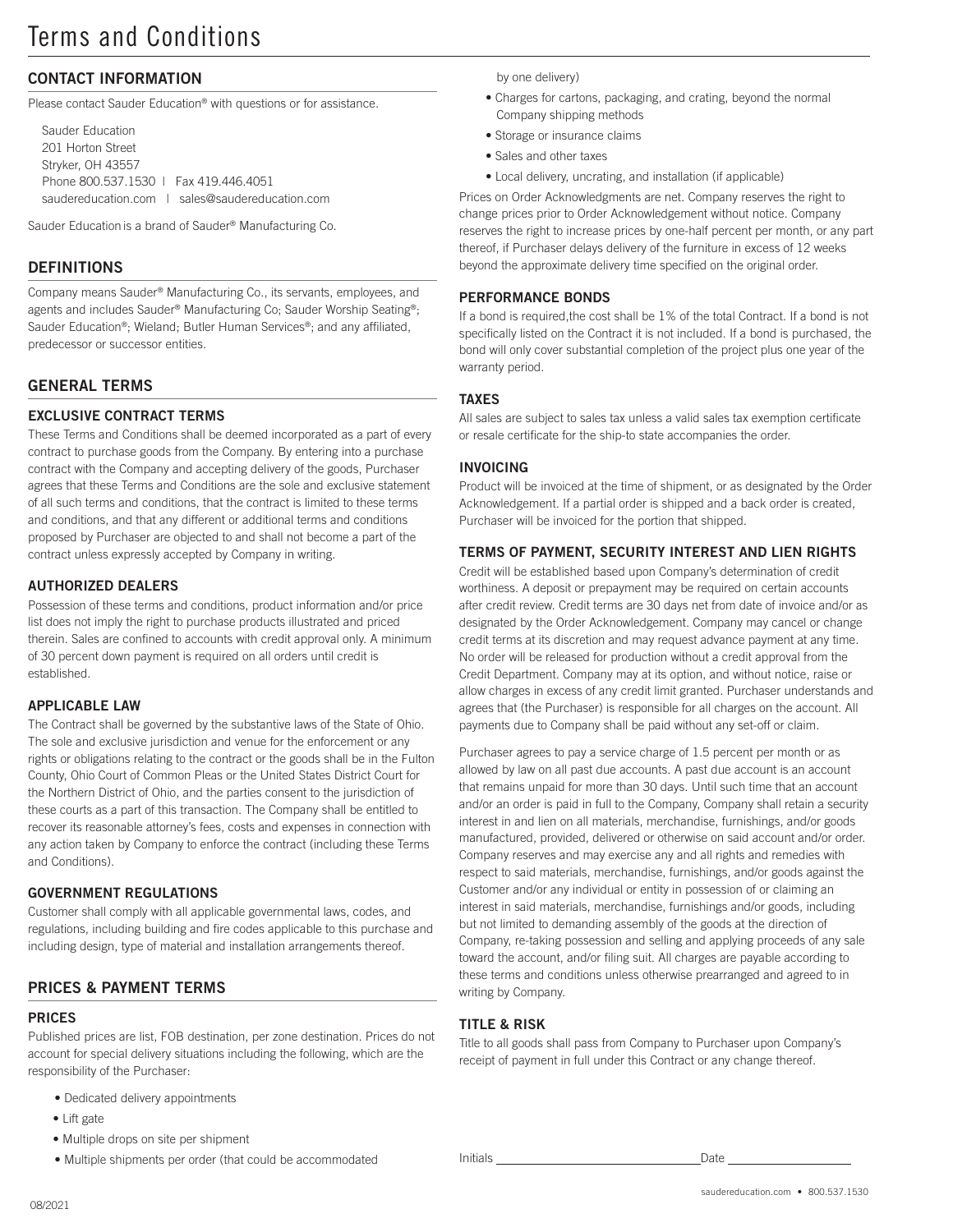# Terms and Conditions

Risk of loss or damage to the goods becomes the responsibility of Purchaser upon delivery. Unless otherwise specified in writing, Company will determine the method of shipment and carrier. If products are shipped via Purchaser's choice of carrier, Company is not responsible for damage in shipment.

Purchaser will insure the goods against all insurable risks in the name of Purchaser and also in the name of Sauder Manufacturing Co. as the unpaid vendor for their full insurable value.

### ORDERING & LEAD TIME

#### ORDERING

A signed purchase order or contract received via mail, fax or email is required before an order is processed. In addition, credit applications, credit references and/or advance payments may be required for newly established accounts. Orders are not scheduled in production, nor materials purchased, until all details are received.

#### ORDER ACKNOWLEDGEMENT

Orders are not binding until the Order Acknowledgement is delivered. Any error or discrepancy on the Order Acknowledgement must be reported to Company in writing within 3 working days from the receipt of the Order Acknowledgement. All modifications to the Order Acknowledgement must be reconfirmed and signed by Company and Purchaser. Cashing a down payment check does not constitute acceptance.

#### CHANGE ORDERS

The order as shown on the Order Acknowledgement can be modified only by a written communication or reconfirmation signed by Company and Purchaser.

Company may, at its discretion, accept reasonable change orders with the following conditions:

- The request for change must be submitted in writing and received before order specific parts have been purchased and/or the manufacturing process has begun.
- Changes may be subject to additional charges for material, labor, restocking, and administrative costs.
- Changes may result in an extended delivery date.

#### CANCELLATIONS

Any deposit made with respect to the order is non-refundable. Company reserves the right to cancel any order, with notice to Purchaser, due to breach of obligation or contract. Additionally, if an order is cancelled after order specific materials have been purchased and/or production has started, Purchaser will be responsible for the cost associated with those materials or production. Any Customer's Own Material (COM) supplied will be returned "as-is''. This applies to any fabric that has been cut, wood parts with a finish applied, and all laminates. A cancellation or restocking charge of 1/3 of the net sale is applicable on orders cancelled.

#### LEAD TIME

Lead times will vary based on specifications chosen and available manufacturing capability. Consult your authorized sales representative or the home office when placing your order to determine estimated ship date.

#### DRAWINGS

The drawing(s) are a key component in determining final quantities and layouts for goods requiring installation. The Final Signed Drawing shall be considered a legal and binding part of the Contract. Changes to the Final Signed Drawing can only be made through written communication to Company or reconfirmation signed by Company and Purchaser. Changes requested may incur additional costs and/or delivery delays.

#### CUSTOM PRODUCTS AND MATERIALS

All nonstandard designs and materials are subject to a surcharge; contact Company for approval and pricing. The use of nonstandard designs and/or materials may cause extended delivery times and reduced warranty coverage.

• Within our standard offering, an upcharge may be applied if a premium pattern or finish is selected. This may also cause extended lead times.

#### CUSTOMER'S OWN MATERIAL (COM)

Please contact Company on all COM fabrics. A sample of the COM fabric is required to be submitted to Company for approval and yardage estimate prior to placing an order. The sample should be large enough to indicate a repeat if applicable.

Yardage requirements will be calculated based on a variety of factors including roll width, pattern matching and direction. If a fabric is directional, it will be applied vertically unless specific instructions are given to the contrary. If a horizontal application is desired, please inform Company as additional yardage or special production techniques may be required. At Purchaser's request, Company may, in its discretion, for non-Company program fabrics handle the purchase of the COM fabric for a charge of 20 percent of the fabric list price.

Company reserves the right of preliminary approval for all COM prior to order acceptance. Even after such preliminary approval, Company reserves the right to reject COM if, upon physical inspection of the material, it proves unacceptable for use on Company products. When COM is accepted, Company assumes no responsibility for appearance, durability, color fastness, or any other quality after it is upholstered on a Company product.

Orders with COM are not scheduled into production until all materials are received and inspected. *Refer to the checklist to ensure the proper handling of COM fabrics.* If partial shipment entry is required, indicate on purchase order, or forward orders with standard products and COM products on separate purchase orders. Shipping address:

> Sauder Manufacturing Co. C/O Sauder Education 10785 Rose Avenue New Haven, IN 46774-9246

#### PRODUCT DESIGN, COMPLIANCE & SAFETY

#### PRODUCT DESIGN

Company reserves the right to make changes in design and construction or discontinue products without prior notice.

#### **COMPLIANCE**

Products offered by Company do comply with the requirements of local, state and national fire codes. The products offered as a base are manufactured with resilient filling materials and textiles in compliance with California Technical Bulletin TB117-2013.

Initials **Date**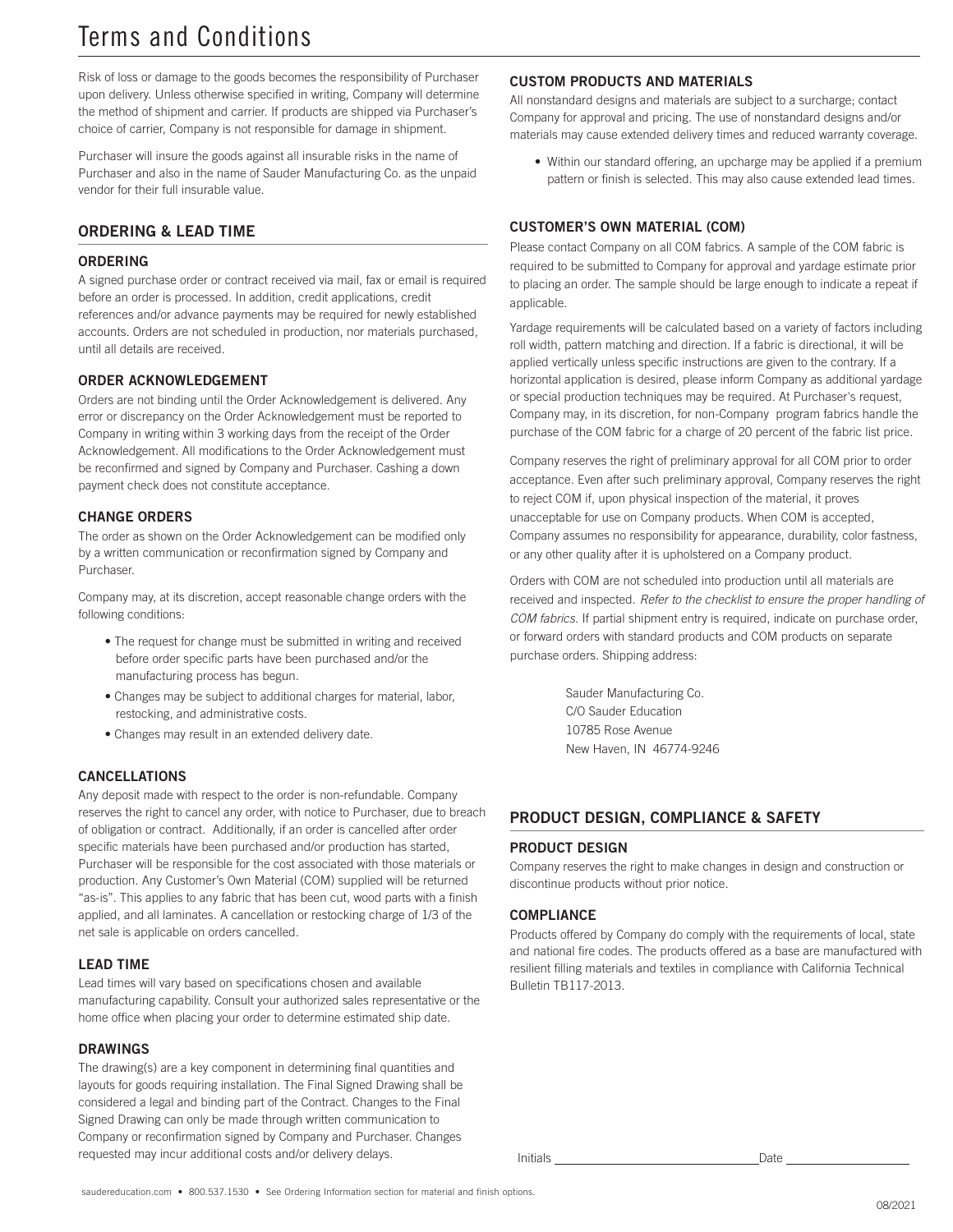# Terms and Conditions

However, any verification of compliance of COM materials with TB117-2013 is the responsibility of the person specifying the COM material.

Many of the products offered, if ordered or specified to comply with CA. TB133, can be produced to comply with this standard. See Price Book for CA. TB133 product availability and any additional item upcharge. Additional fabric may be required to comply with CA. TB133, please contact Company for yardage requirements.

# CALIFORNIA AIR RESOURCES BOARD (CARB) COMP.

Products offered do comply with the Air Toxic Control Measure (ATCM) 93120 Phase 2, from the State of California.

# GREENGUARD® CERTIFICATION

Company has achieved Greenguard certification on all products and Greenguard Gold on many. Please reference saudereducation.com for

product specific information. GREENGUARD certified products are certified to meet GREENGUARD standards for low chemical emissions into indoor air during product usage. For more information, visit https://spot.ulprospector.com/en/na/

Builtenvironment or contact Company for a complete list of all our certified products.

# **BIFMA**

Sauder Manufacturing Co. is proud to demonstrate a commitment to the environment, and to both the quality and performance of products through BIFMA e3 LEVEL testing and certification. Learn more about BIFMA Certification at levelcertified.org.



### **SAFFTY**

Company does not warrant that row identification lighting for Auditorium Seating supplied by is suitable for illuminating stairs and/or trip hazards. Purchaser acknowledges that it will indemnify Company against any claims that may be made against it, arising out of Purchaser's reliance upon row identification lighting for illuminating stairs and/or trip hazards.

# FREIGHT & DELIVERY

# FREIGHT

Unless otherwise arranged in writing, all Company shipments are made on a site-to-site basis (back of trailer). Unless otherwise specified in writing, we will determine the method of shipment and carrier. All weights and dimensions provided in product literature are approximate. See map below for zone identification within the continental United States. Contact your authorized sales representative for pricing in Alaska, Hawaii and outside the United States.



|                   | $0-10$ lbs | $11-20$ lbs | $21 - 50$ lbs | 51-100 lbs | 101-199 lbs |
|-------------------|------------|-------------|---------------|------------|-------------|
| ZONE <sub>1</sub> | \$20       | \$40        | \$60          | \$80       | \$100       |
| ZONE <sub>2</sub> | \$25       | \$50        | \$75          | \$100      | \$125       |
| ZONE <sub>3</sub> | \$30       | \$60        | \$90          | \$120      | \$150       |
| ZONE <sub>4</sub> | \$35       | \$70        | \$105         | \$140      | \$175       |

Shipping and handling prices are net.

# MINIMUM SHIPPING AND HANDLING CHARGE

Orders that weigh less than 200 lb. will require an additional shipping and handling charge. See the chart to determine the net charge based on total order weight.

### BUILDING ACCESS

Facilities must be ready to receive furniture. All construction must be complete before we can start delivery and installation. There must be free and clear easy access to the building where the furniture will be installed. Rooms, hallways, lobby, and entrance way must be empty and free and clear of all obstructions. All buildings with 3 or more floors must have working elevators free and clear of all obstructions and dedicated for the sole use of our installers during our installation. If upon arrival for delivery and installation, the conditions described in this paragraph are not met, the installation will not be started.

### **DELIVERY**

Company shall not be liable for delays in delivery of furniture caused by fire, strikes, weather or from causes beyond its control.

An on-site delivery date will be established once all details needed for production and installation (if applicable) have been received. Delivery of Goods may be separate from commencement of installation.

The delivery price submitted is based on the understanding that there shall be appropriate access to the site free of any hindrance whatsoever, timely access to the site and adequate space to unload the Goods. In the event that the site is not fully ready as described previously at the time of delivery, Company reserves the right to charge and collect additional fees to cover any additional costs incurred. These charges include but not limited to the following: delivery appointment, consolidation of shipment, lift gate, multiple stops, special packaging, dedicated truck, expedited shipment, greater than two hour unload time, box truck required, residential shipment.

The goods may arrive in cardboard boxes. Unless otherwise specified, it is the Purchaser's responsibility to arrange for the disposal of the boxes.

#### SPECIAL DELIVERY CHARGES

| Request to Carton    | \$20 per unit        |
|----------------------|----------------------|
| Delivery Appointment | \$250                |
| Inside Delivery      | \$150 plus \$50/unit |
| Lift Gate Required   | \$400                |
| Multiple Stops       | \$200 per stop       |
| Box Truck Required*  | \$900                |

\*If 53' semi truck is too large to access dock. Above prices are net.

#### STORAGE FEES

If Goods are ready for shipment according to the terms of the Order Acknowledgement or subsequent change order, and Customer cannot receive as stated, the Goods may, at our discretion, be shipped to storage facilities, or put in storage at Purchaser's expense. Company reserves the right to deny storage of the Goods due to lack of available space. Storage fees are 2% of purchase price per month. These charges can, at Company's option, be added to the order total amount due or invoiced separately and issued monthly. If invoiced separately, it is required to be paid before shipment. All risk of damage, destruction, theft or loss while in storage shall be the responsibility of Purchaser.

Initials Date